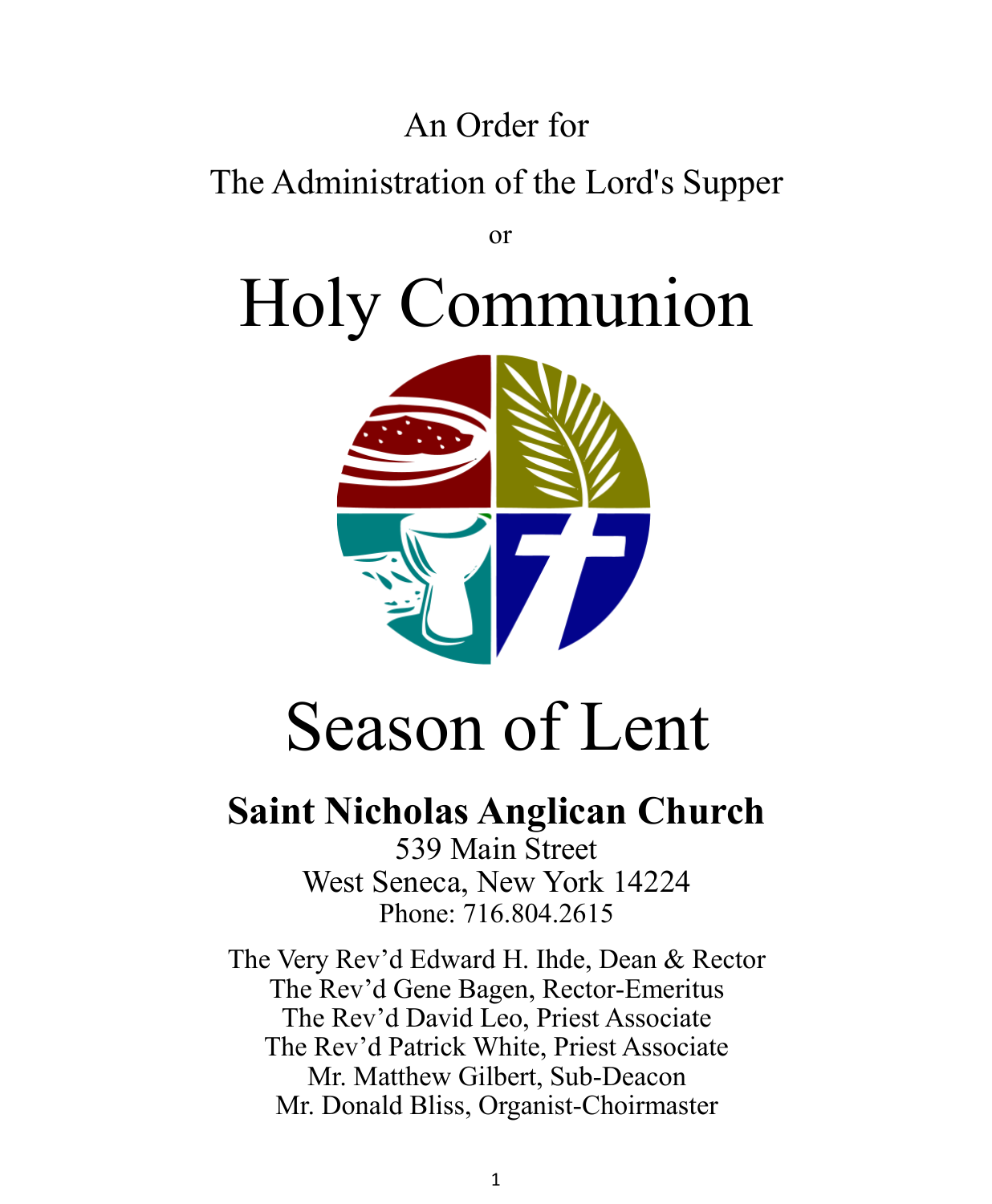The Hymnal 1982, Service Music - #82 The Holy Eucharist II, Opening Acclamation in Lent



### **Processional Hymn** See Bulletin

|           | The Lord be with you. |
|-----------|-----------------------|
| Answer.   | And with thy spirit   |
| Minister. | Let us pray.          |

ALMIGHTY God, unto whom all hearts are open, all desires known, and from whom no secrets are hid; Cleanse the thoughts of our hearts by the inspiration of thy Holy Spirit, that we may perfectly love thee, and worthily magnify thy holy Name; through Christ our Lord. Amen.

*Then may the Priest say,* Hear what our Lord Jesus Christ saith.

THOU shalt love the Lord thy God with all thy heart, and with all thy soul, and with all thy mind. This is the first and great commandment. And the second is like unto it; Thou shalt love thy neighbour as thyself. On these two commandments hang all the Law and the Prophets.

The Hymnal 1982, Service Music - #86 The Holy Eucharist, *Kyrie Eleison*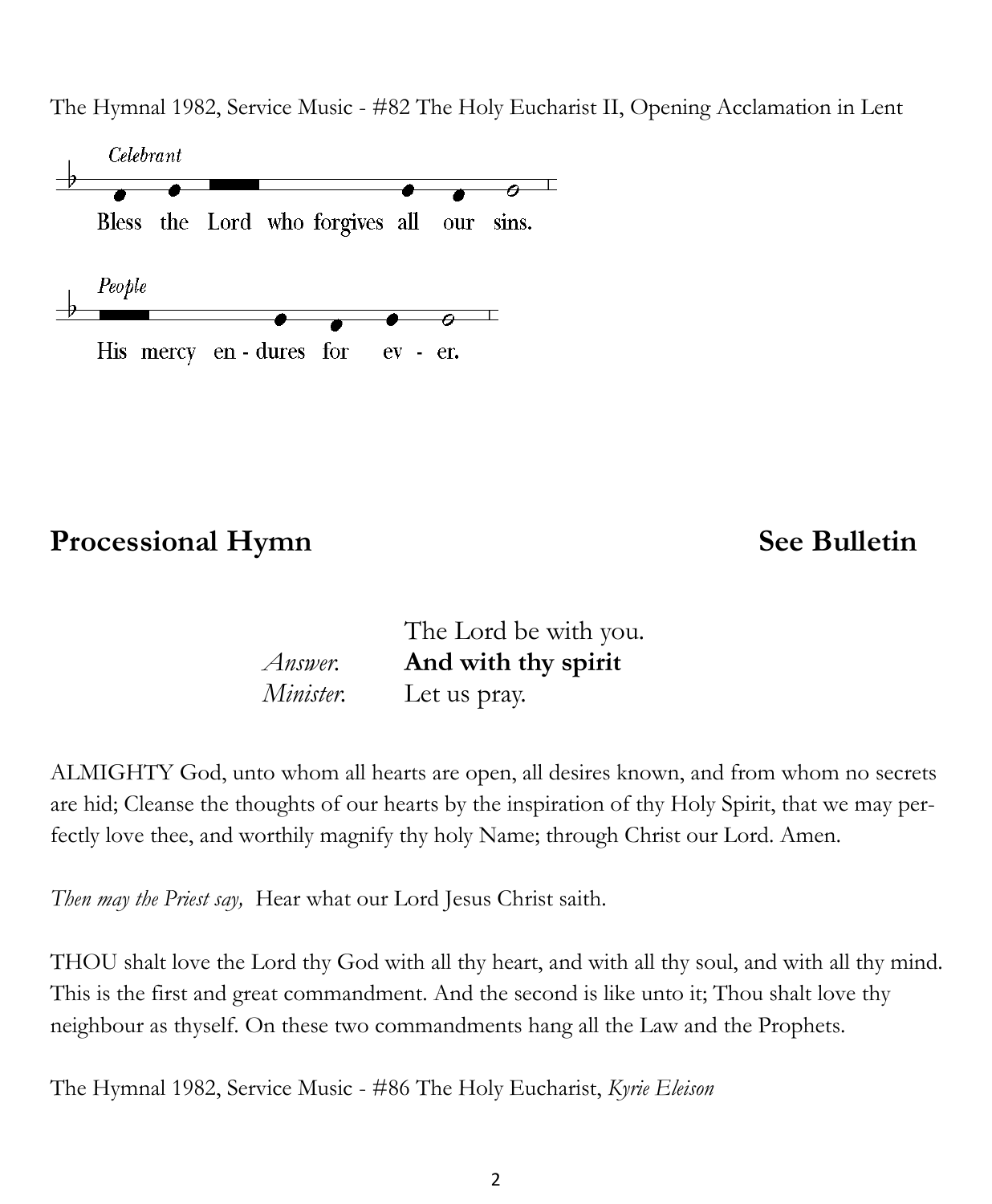



O ALMIGHTY Lord, and everlasting God, vouchsafe, we beseech thee, to direct, sanctify, and govern, both our hearts and bodies, in the ways of thy laws, and in the works of thy commandments; that, through thy most mighty protection, both here and ever, we may be preserved in body and soul; through our Lord and Saviour Jesus Christ. Amen.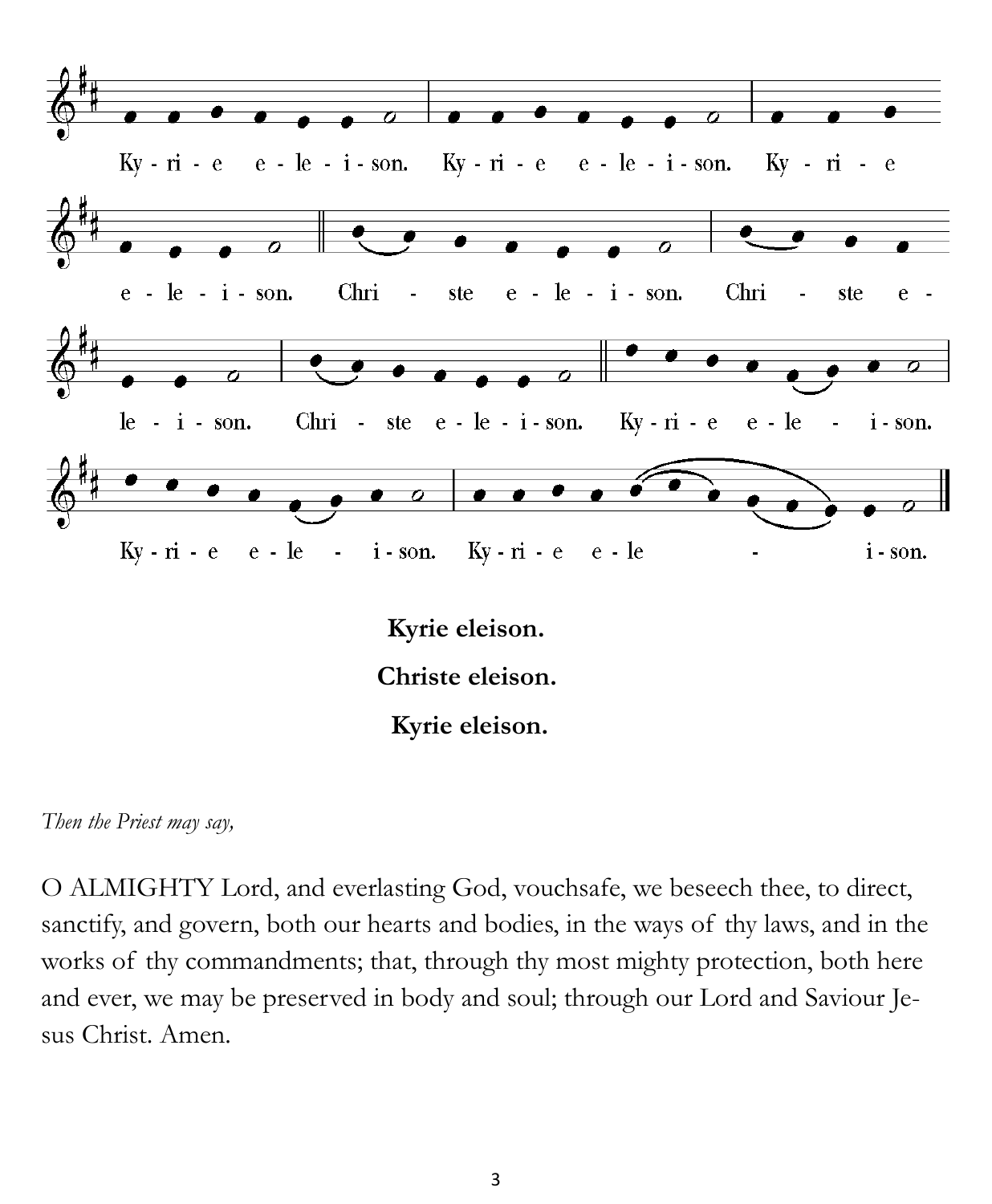*Here shall be said,* 

The Lord be with you. *Answer.* **And with thy spirit** *Minister.* Let us pray.

*Then shall the Priest say the Collect of the Day.*

**The First Lesson See Bulletin** 

**The Psalm See Bulletin**

**The Second Lesson** *See Bulletin* 

**The Holy Gospel**  *Here shall be said,*  **Glory be to thee, O Lord.** 

*After the Gospel shall be said,*  **Praise be to thee, O Christ.** 

### **Nicene Creed**

I BELIEVE in one God the Father Almighty, Maker of heaven and earth, And of all things visible and invisible:

And in one Lord Jesus Christ, the only-begotten Son of God; Begotten of his Father before all worlds, God of God, Light of Light, Very God of very God; Begotten, not made; Being of one substance with the Father; By whom all things were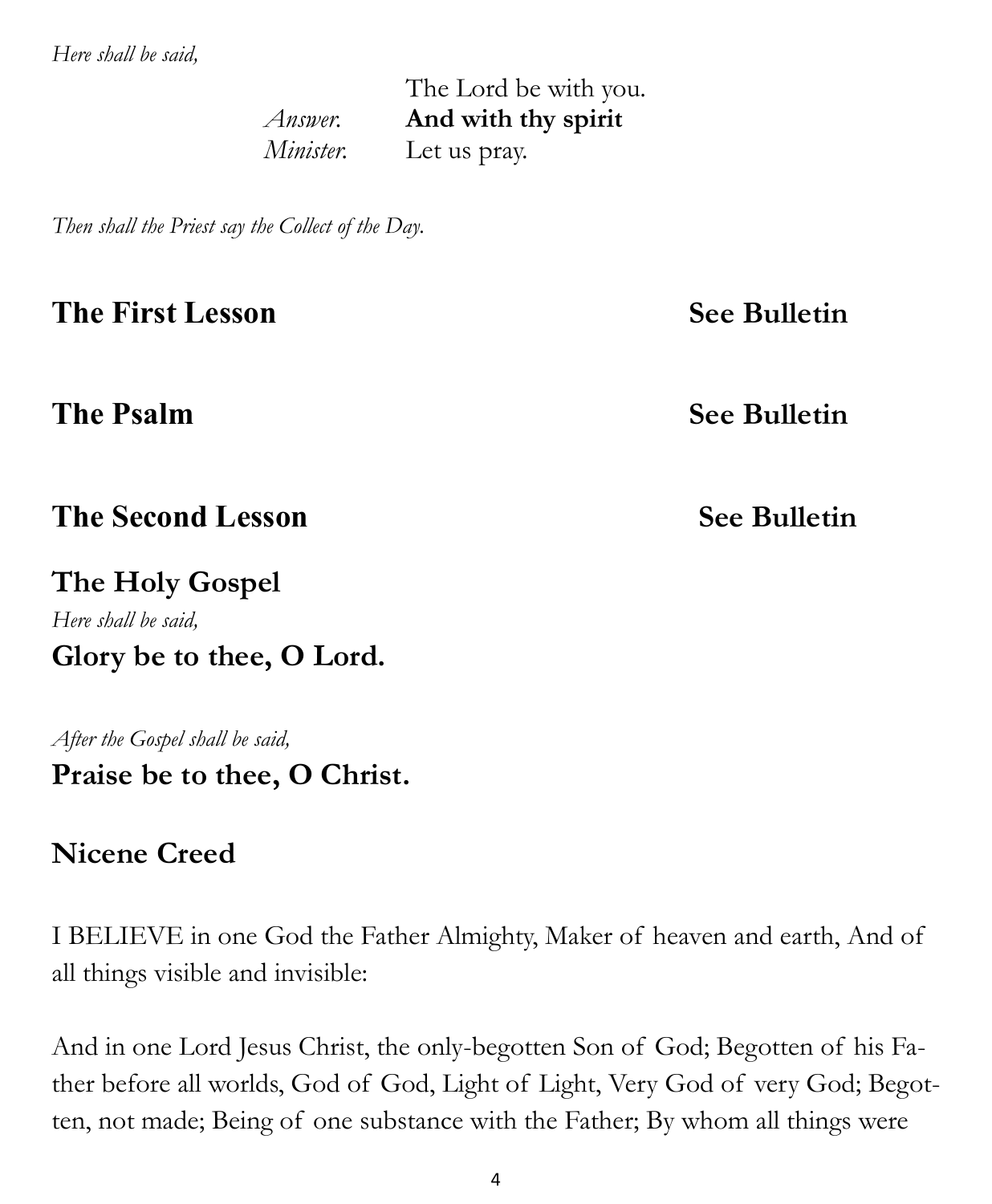made: Who for us men and for our salvation came down from heaven, And was incarnate by the Holy Ghost of the Virgin Mary, And was made man: And was crucified also for us under Pontius Pilate; He suffered and was buried: And the third day he rose again according to the Scriptures: And ascended into heaven, And sitteth on the right hand of the Father: And he shall come again, with glory, to judge both the quick and the dead; Whose kingdom shall have no end.

And I believe in the Holy Ghost, The Lord, and Giver of Life, Who proceedeth from the Father and the Son; Who with the Father and the Son together is worshipped and glorified; Who spake by the Prophets: And I believe one Catholic and Apostolic Church: I acknowledge one Baptism for the remission of sins: And I look for the Resurrection + of the dead: And the Life of the world to come. Amen.

# **The Sermon**

# **THE OFFERTORY HYMN** See Bulletin

# **Bidding Prayers of the People are said aloud**

*Then shall the Priest say,*

Let us pray for the whole state of Christ's Church.

ALMIGHTY and everliving God, who by thy holy Apostle hast taught us to make prayers, and supplications, and to give thanks for all men; We humbly beseech thee most mercifully to accept our [alms and] oblations, and to receive these our prayers, which we offer unto th Divine Majesty; beseeching thee to inspire continually the Universal Church with the spirit of truth, unity, and concord: And grant that all those who do confess thy holy Name may agree in the truth of thy holy Word, and live in unity and godly love.

We beseech thee also, so to direct and dispose the hearts of all Christian Rulers, that they may truly and impartially administer justice, to the punishment of wickedness and vice, and to the maintenance of thy true religion, and virtue.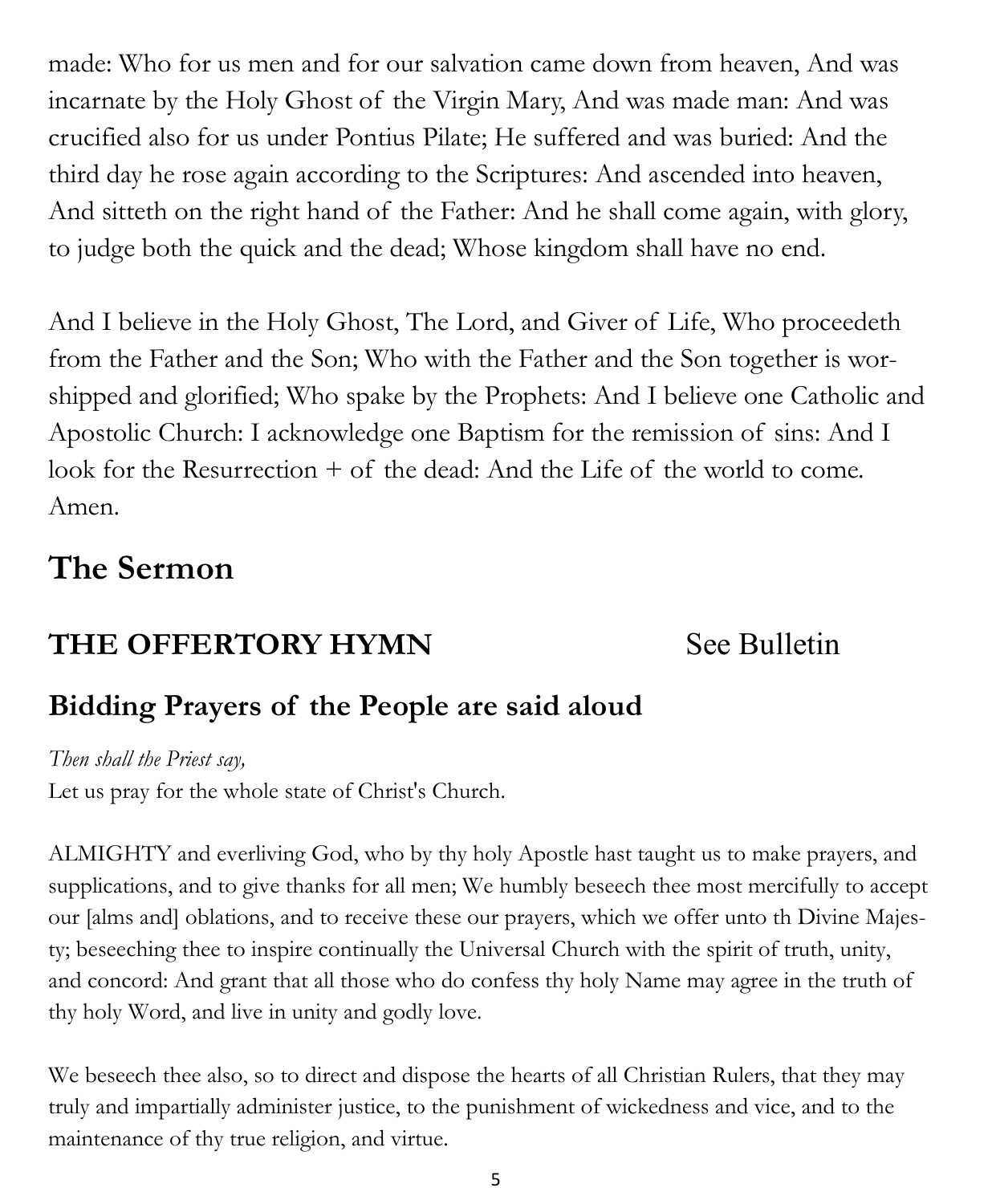Give grace, O heavenly Father, to all Bishops and other Ministers, that they may, both by their life and doctrine, set forth thy true and lively Word, and rightly and duly administer thy holy Sacraments.

And to all thy People give thy heavenly grace; and especially to this congregation here present; that, with meek heart and due reverence, they may hear, and receive thy holy Word; truly serving thee in holiness and righteousness all the days of their life.

And we most humbly beseech thee, of thy goodness, O Lord, to comfort and succour all those who, in this transitory life, are in trouble, sorrow, need, sickness, or any other adversity. And we also bless thy holy Name for all thy servants departed this life in thy faith and fear; beseeching thee to grant them continual growth in thy love and service, and to give us grace so to follow their good examples, that with them we may be partakers of thy heavenly kingdom. Grant this, O Father, for Jesus Christ's sake, our only Mediator and Advocate. Amen.

### *Then shall the Priest say to those who come to receive the Holy Communion,*

YE who do truly and earnestly repent you of your sins, and are in love and charity with your neighbours, and intend to lead a new life, following the commandments of God, and walking from henceforth in his holy ways; Draw near with faith, and take this holy Sacrament to your comfort; and make your humble confession to Almighty God.

### *Then shall this General Confession be made, by the Priest and all those who are minded to receive the Holy Communion, humbly kneeling.*

ALMIGHTY God, Father of our Lord Jesus Christ, Maker of all things, Judge of all men; We acknowledge and bewail our manifold sins and wickedness, Which we, from time to time, most grievously have committed, By thought, word, and deed, Against thy Divine Majesty, Provoking most justly thy wrath and indignation against us. We do earnestly repent, And are heartily sorry for these our misdoings; The remembrance of them is grievous unto us; The burden of them is intolerable. Have mercy upon us, Have mercy upon us, most merciful Father; For thy Son our Lord Jesus Christ's sake, Forgive us all that is past; And grant that we may ever hereafter Serve and please thee In newness of life, To the honour and glory of thy Name; Through Jesus Christ our Lord. Amen.

*Then shall the Priest (the Bishop if he be present) stand up, and turning to the People, say,*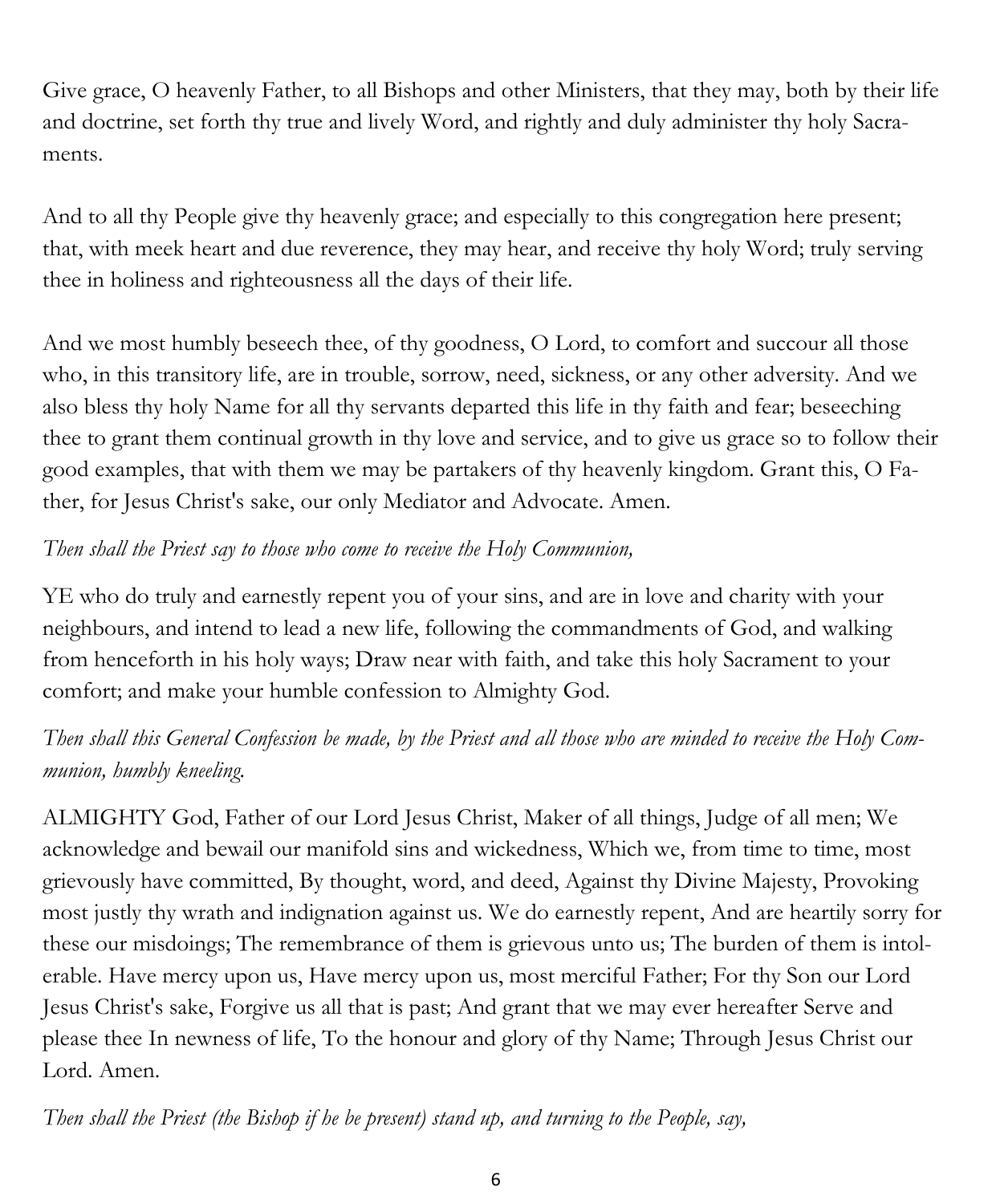ALMIGHTY God, our heavenly Father, who of his great mercy hath promised forgiveness of sins to all those who with hearty repentance and true faith turn unto him; Have mercy upon you; + pardon and deliver you from all your sins; confirm and strengthen you in all goodness; and bring you to everlasting life; through Jesus Christ our Lord. Amen.

### *Then shall the Priest say,*

Hear what comfortable words our Saviour Christ saith unto all who truly turn to him.

COME unto me, all ye that travail and are heavy laden, and I will refresh you. St. Matt. xi. 28.

So God loved the world, that he gave his only-begotten Son, to the end that all that believe in him should not perish, but have everlasting life. St. John iii. 16.

Hear also what Saint Paul saith.

This is a true saying, and worthy of all men to be received, That Christ Jesus came into the world to save sinners. 1 Tim. i. 15.

Hear also what Saint John saith.

If any man sin, we have an Advocate with the Father, Jesus Christ the righteous; and he is the Propitiation for our sins. 1 St. John ii. 1, 2.

*After which the Priest shall proceed, saying,*



*Then shall the Priest turn to the Holy Table, and say,*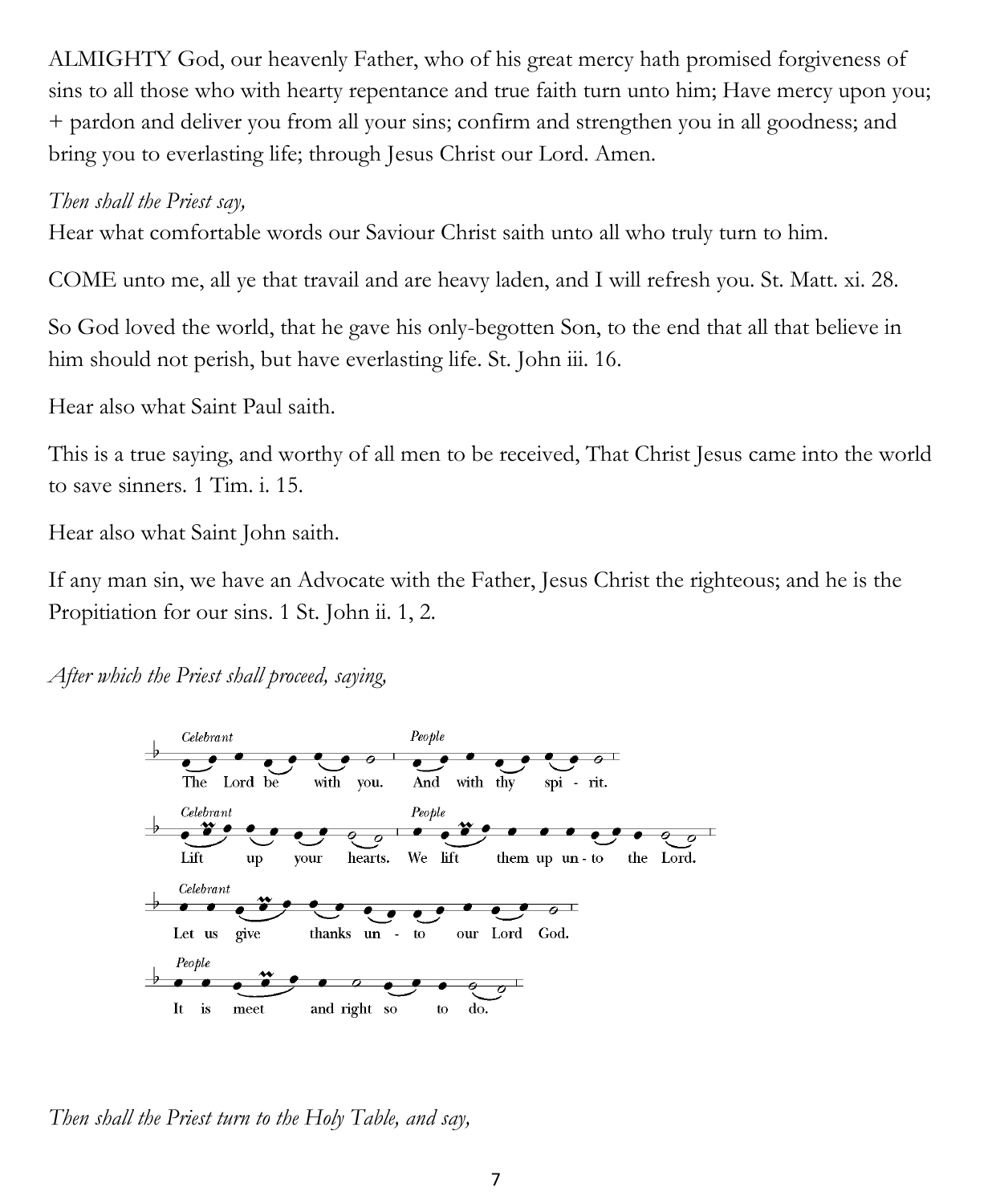IT is very meet, right, and our bounden duty, that we should at all times, and in all places, give thanks unto thee, O Lord, Holy Father, Almighty, Everlasting God.

*Here shall follow the Proper Preface, according to the time, if there be any specially appointed; or else immediately shall be said or sung by the Priest,*

Therefore with Angels and Archangels, and with all the company of heaven, we laud and magnify thy glorious Name; evermore praising thee, and saying,

The Hymnal 1982, Service Music - #129 The Holy Eucharist II, Holy, holy, holy Lord: *Sanctus*



ALL glory be to thee, Almighty God, our heavenly Father, for that thou, of thy tender mercy, didst give thine only Son Jesus Christ to suffer death upon the Cross for our redemption; who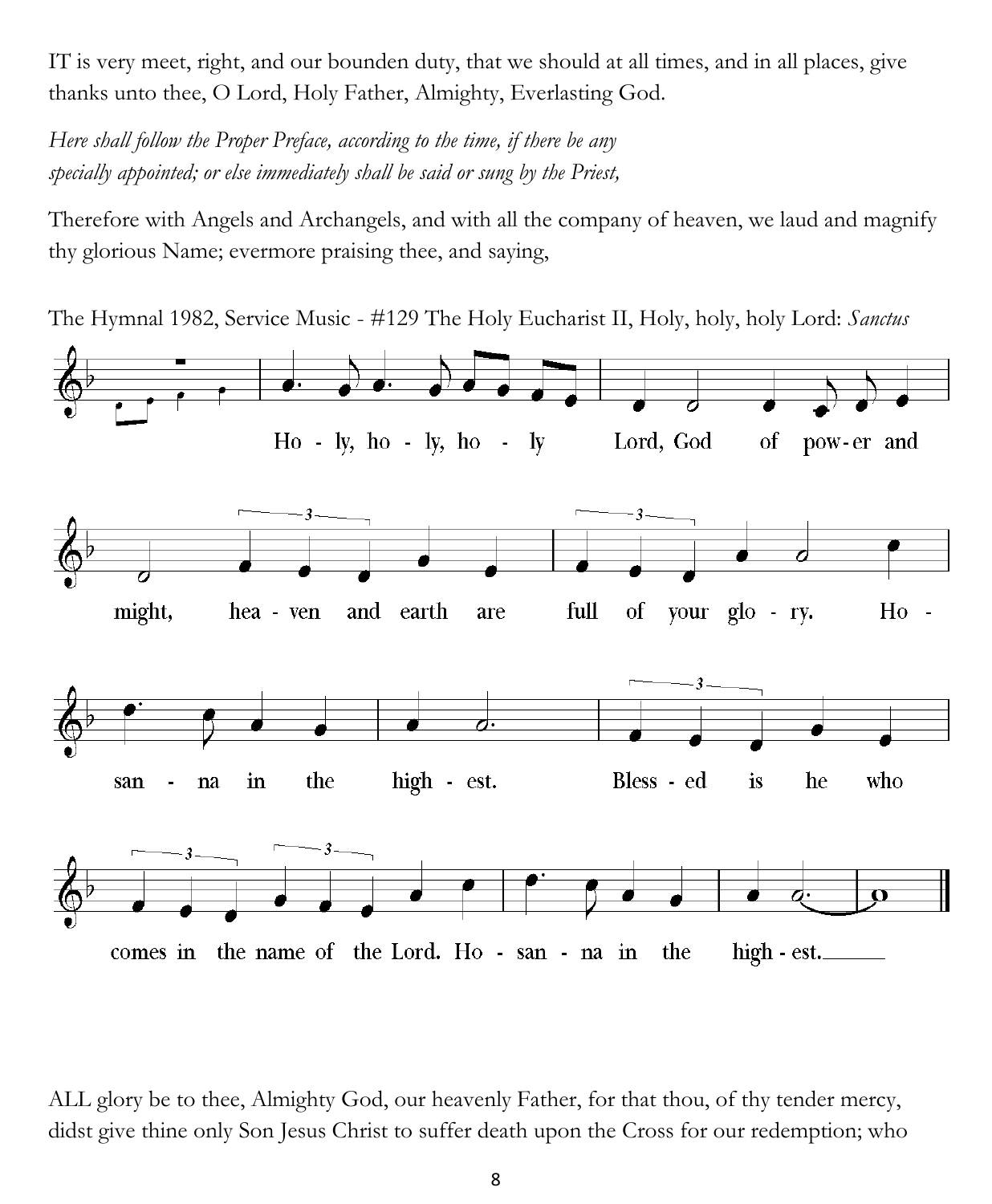made there (by his one oblation of himself once offered) a full, perfect, and sufficient sacrifice, oblation, and satisfaction, for the sins of the whole world; and did institute, and in his holy Gospel command us to continue, a perpetual memory of that his precious death and sacrifice, until his coming again: For in the night in which he was betrayed, he took Bread; and when he had given thanks, he brake it, and gave it to his disciples, saying, Take, eat, this is my Body, which is given for you; Do this in remembrance of me. Likewise, after supper, he took the Cup; and when he had given thanks, he gave it to them, saying, Drink ye all of this; for this is my Blood of the New Testament, which is shed for you, and for many, for the remission of sins; Do this, as oft as ye shall drink it, in remembrance of me.

WHEREFORE, O Lord and heavenly Father, according to the institution of thy dearly beloved Son our Saviour Jesus Christ, we, thy humble servants, do celebrate and make here before thy Divine Majesty, with these thy holy gifts, which we now offer unto thee, the memorial thy Son hath commanded us to make; having in remembrance his blessed passion and precious death, his mighty resurrection and glorious ascension; rendering unto thee most hearty thanks for the innumerable benefits procured unto us by the same.

AND we most humbly beseech thee, O merciful Father, to hear us; and, of thy almighty goodness, vouchsafe to bless and sanctify, with thy Word and Holy Spirit, these thy gifts and creatures of bread and wine; that we, receiving them according to thy Son our Saviour Jesus Christ's holy institution, in remembrance of his death and passion, may be partakers of his most blessed Body and Blood.

AND we earnestly desire thy fatherly goodness, mercifully to accept this our sacrifice of praise and thanksgiving; most humbly beseeching thee to grant that, by the merits and death of thy Son Jesus Christ, and through faith in his blood, we, and all thy whole Church, may obtain remission of our sins, and all other benefits of his passion. And here we offer and present unto thee, O Lord, our selves, our souls and bodies, to be a reasonable, holy, and living sacrifice unto thee; humbly beseeching thee, that we, and all others who shall be partakers of this Holy Communion, may worthily receive the most precious Body and Blood of thy Son Jesus Christ, be filled with thy grace and heavenly + benediction, and made one body with him, that he may dwell in us, and we in him. And although we are unworthy, through our manifold sins, to offer unto thee any sacrifice; yet we beseech thee to accept this our bounden duty and service; not weighing our merits, but pardoning our offences, through Jesus Christ our Lord; by whom, and with whom, in the unity of the Holy Ghost, all honour and glory be unto thee, O Father Almighty, world without end. *Then shall the Priest and people, kneeling down at the Lord's Table, shall say this Prayer following.*

WE do not presume to come to this thy Table, O merciful Lord, trusting in our own righteous-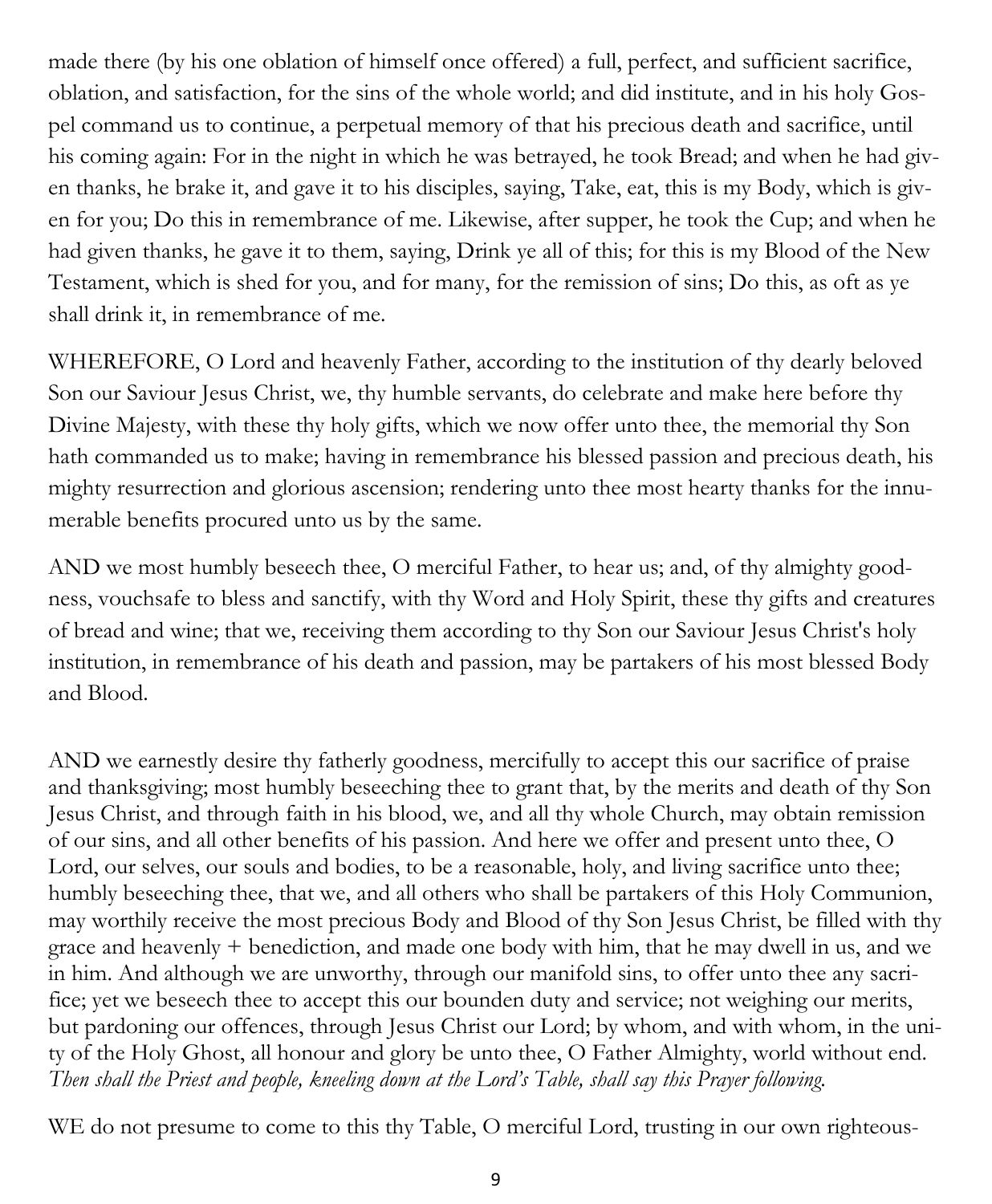ness, but in thy manifold and great mercies. We are not worthy so much as to gather up the crumbs under thy Table. But thou art the same Lord, whose property is always to have mercy: Grant us therefore, gracious Lord, so to eat the flesh of thy dear Son Jesus Christ, and to drink his blood, that our sinful bodies may be made clean by his body, and our souls washed through his most precious blood, and that we may evermore dwell in him, and he in us. Amen.

The Hymnal 1982, Service Music - #146 The Holy Eucharist, Amen

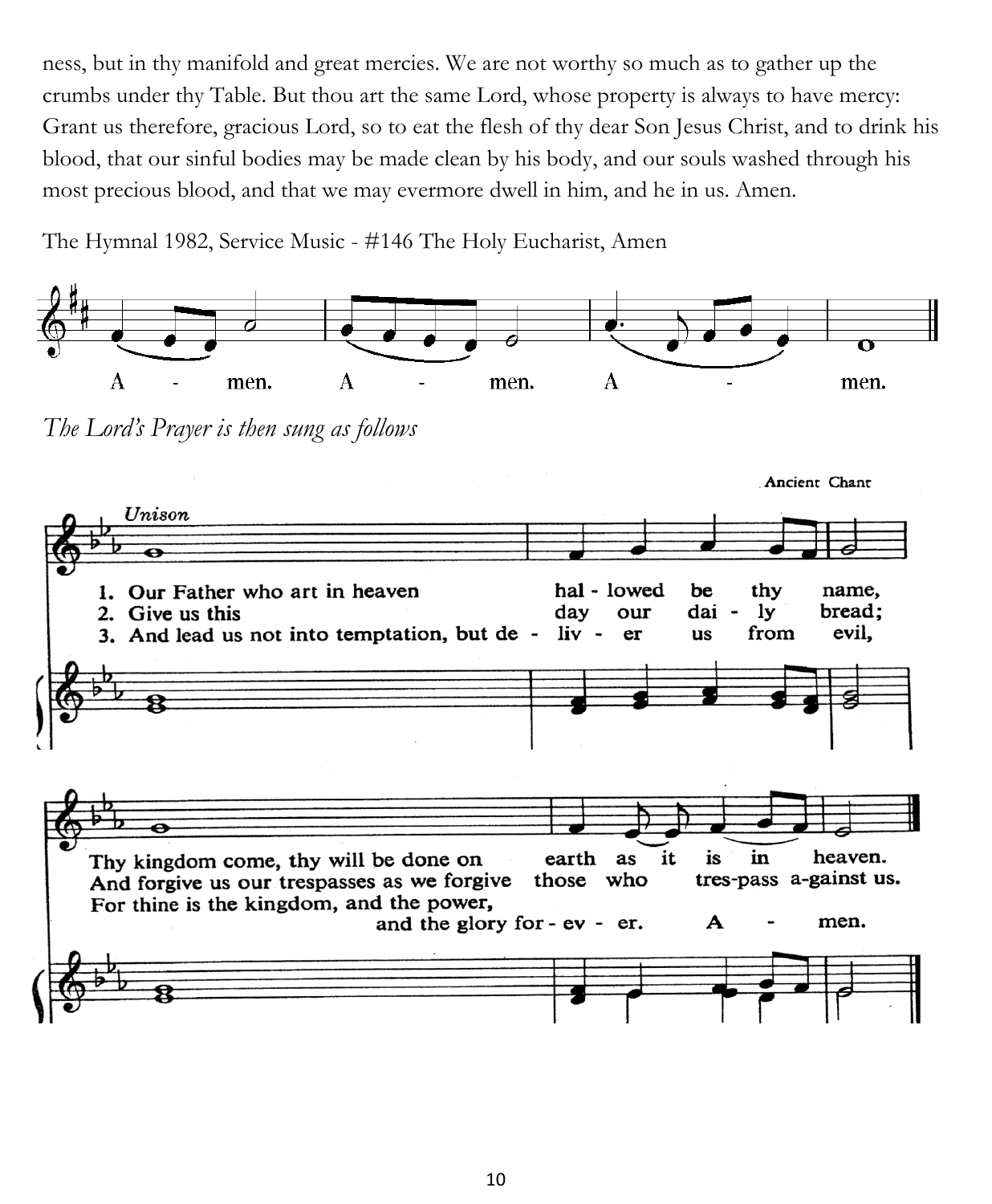The Hymnal 1982, Service Music - #161 The Holy Eucharist II, Fraction Anthem: Lamb of God: *Agnus Dei*



*Then shall the Priest Break the Bread before the people saying*

## Christ our Passover is sacrificed for us. **Answer. Therefore let us keep the feast**

These are the Gifts of God for the People of God. Take them in remembrance that Christ dies for you, and feed on Him in your hears with thanksgiving.

*Then shall the Priest first receive the Holy Communion in both kinds him self, and proceed to deliver the same to the Bishops, Priests, and Deacons, in like manner, (if any be present,) and, after that, to the People also in order, into their hands, all devoutly kneeling. And sufficient opportunity shall be given to those present to communicate. And when he delivereth the Bread, he shall say,*

*And the Minister who delivereth the Host shall say,*